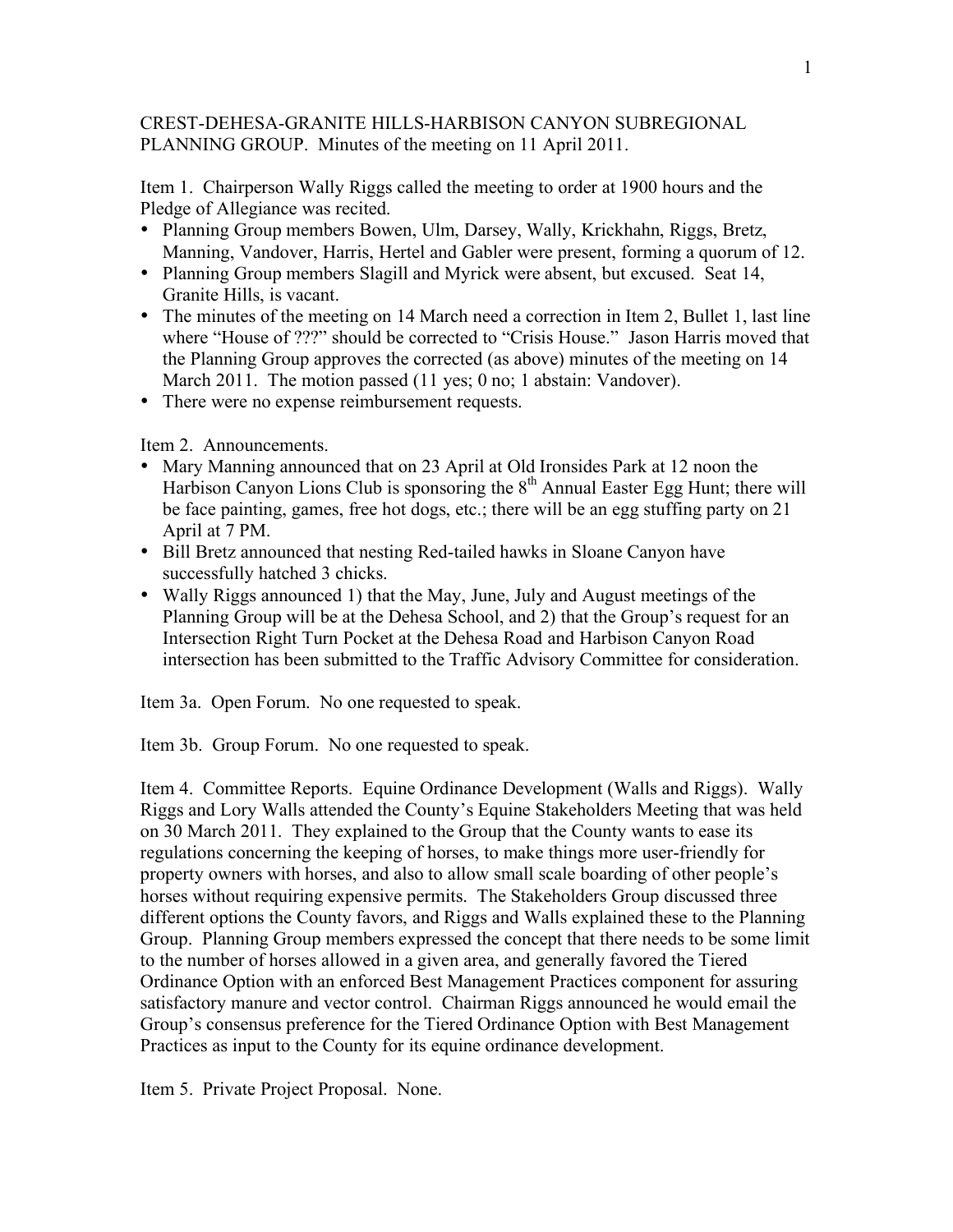Item 6. Public Project Proposal. Removal of weight limit for "Bridge" at Dehesa and Harbison Canyon roads. Chairman Riggs reported that the Traffic Advisory Committee has recommended removal of any weight limit for the culvert structure conveying the waters of Harbison Canyon Creek underneath Dehesa Road about 200 feet east of the intersection with Harbison Canyon Road. He explained that it is not a bridge, but a structure built by the Work Projects Administration consisting of 4 parallel 48" diameter culverts. This is a correction of the technical language under review by the Traffic Advisory Committee, and it requires no Planning Group action.

Item 7a. Unfinished Business. Preservation of the Stone Monument at La Cresta Road and Park Drive. Chairman Riggs informed the Group that the property owner who wanted to move the Stone Monument could not be present at the meeting, so he was continuing the item to the agenda of the May meeting. Pat Ulm reported that the property owner is having a survey done to determine on which property the Stone Monument is actually located. Riggs reported that the property owner plans to forward the survey results to him as soon as they are available. The Group took no action.

Item 7b. Unfinished Business. Request for Proposals for Indian Gaming Special Distribution Fund Grants. Chairman Riggs announced this item would be continued to the agenda of the May meeting of the Planning Group.

Item 8. Item Too Late for Posted Agenda. Specific Property Requests CD-13 and CD-14. Chairman Riggs explained to the Group that the Brown Act allows Group consideration and action on an appropriate matter that comes up in the 72 hour period following the posting of the Final Agenda; and that in this 3-day period the County has requested Planning Group action on a matter that can not be postponed until the May meeting. The County has requested the Planning Group to reconsider its previous recommendations for two Specific Property Requests under review in the General Plan Update process. The Planning Group discussed the two properties under consideration, and also the County's efforts to have the actions and impacts concerning these properties be defined as "minor" in order to avoid the need to re-circulate a Draft Environmental Impact Report.

Jack Vandover moved that the Planning Group recommends approval of the Possible Alternative Land Use Designation of SR-10 for the CD-13 Specific Property Request. The motion passed (11 yes; 0 no; 1 abstain: Harris).

Jack Vandover moved that the Planning Group recommends approval of the Possible Alternative Land Use Designation of SR-1/RL-20 for the CD-14 Specific Property Request. The motion passed (11 yes; 0 no; 1 abstain: Darcy).

Item 9. Adjournment. Pat Ulm moved adjournment at 2025 hours. The motion passed unanimously.

Respectfully submitted, William Bretz (Secretary)